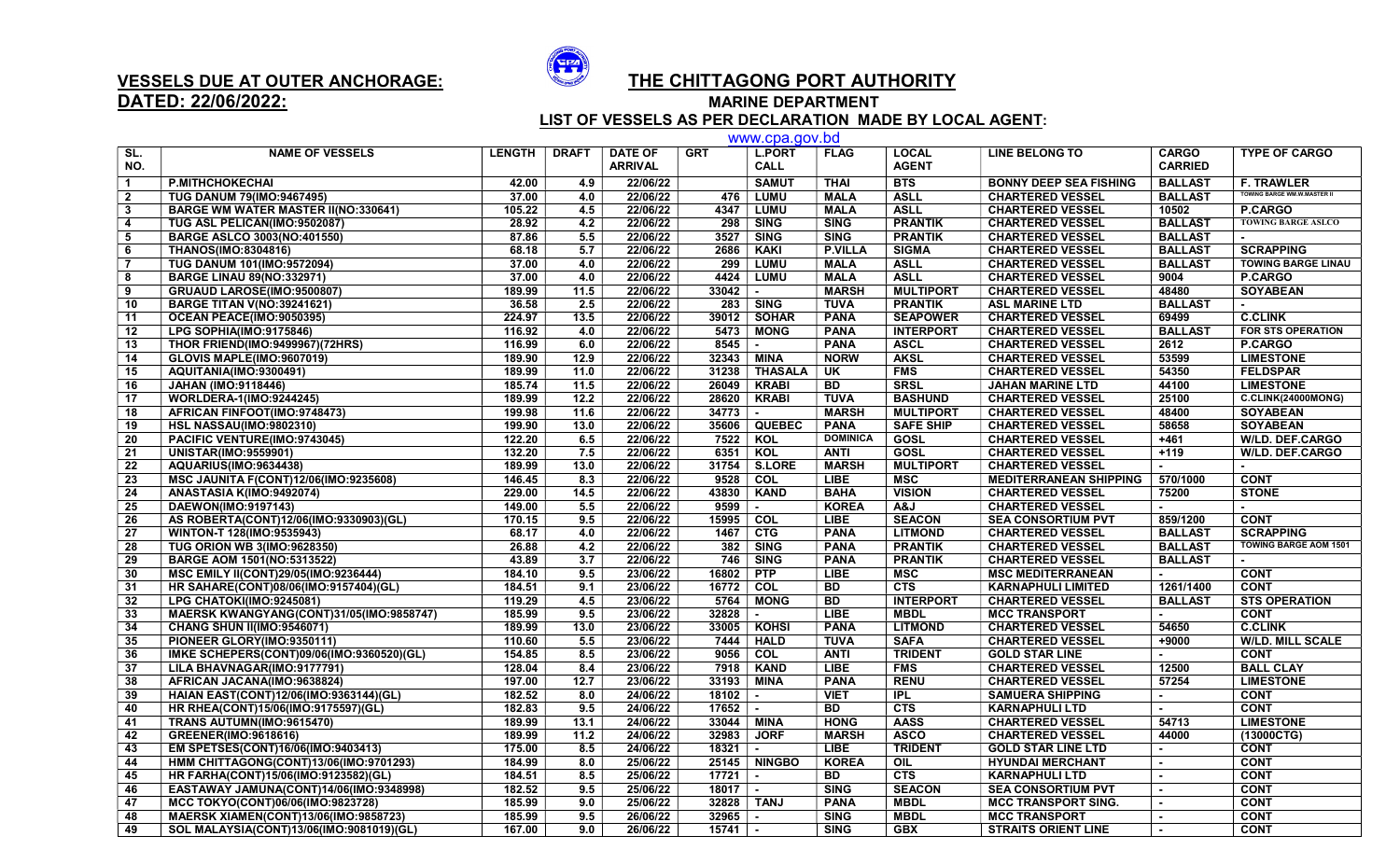| 50              | KOTA RANCAK(CONT)13/06(IMO:9296298)(GL)          | 145.93 | 8.0  | 26/06/22 | 9678   SING             | <b>SING</b>     | PIL(BD)          | <b>PACIFIC INTER, LINE</b>                  |           | <b>CONT</b>     |
|-----------------|--------------------------------------------------|--------|------|----------|-------------------------|-----------------|------------------|---------------------------------------------|-----------|-----------------|
|                 |                                                  |        |      |          |                         |                 |                  |                                             |           |                 |
| 51              | GREEN EARTH(CONT)14/06(IMO:9865984)(GL)          | 172.07 | 9.5  | 26/06/22 | 17954 l                 | <b>SING</b>     | <b>SEACON</b>    | <b>SEA CONSORTIUM PVT</b>                   |           | <b>CONT</b>     |
| 52              | OCEAN TIANCHEN(IMO:9740146)                      | 199.90 | 13.0 | 26/06/22 | 36415   SANTOS          | <b>HONG</b>     | <b>SAFE SHIP</b> | <b>CHARTERED VESSEL</b>                     | 56657     | <b>SOYABEAN</b> |
| 53              | SONGA CHEETAH(CONT)16/06(IMO:9405100)            | 147.84 | 7.0  | 26/06/22 | $\sim$<br>$\sim$        | <b>LIBE</b>     | <b>RELIANCE</b>  |                                             |           | <b>CONT</b>     |
| 54              | ZHE HAI 512(IMO:9677583)                         | 189.99 | 8.0  | 26/06/22 | 30136<br>LIANY          | <b>CHINA</b>    | <b>LITMOND</b>   | <b>CHARTERED VESSEL</b>                     | 3056      | GI              |
| 55              | CROWN VOYAGER(IMO:9194385)                       | 189.99 | 11.8 | 26/06/22 | <b>BAYA</b><br>27011    | BD              | <b>CMSS</b>      | <b>CHARTERED VESSEL</b>                     | 46100     | <b>C.CLINK</b>  |
| 56              | UBENA(CONT)16/06(IMO:9690078)                    | 185.00 | 9.5  | 27/06/22 | 24901   SHEKOU          | <b>PORTU</b>    | <b>APL</b>       | APL BD. LTD                                 |           | <b>CONT</b>     |
| 57              | CAPE FORTIUS(CONT)19/06(IMO:9734147)(GL)         | 185.00 | 8.5  | 27/06/22 | 25090                   | <b>CYP</b>      | CT(BD)           | <b>ORIENT OVERSEAS CONT.</b>                |           | <b>CONT</b>     |
| 58              | ATLANTIC SPIRIT(IMO:9660126)                     | 179.90 | 11.0 | 27/06/22 | 22434   KUSHI           | <b>HONG</b>     | <b>ASCL</b>      | <b>CHARTERED VESSEL</b>                     | 31800     | GI(SCRAP)       |
| 59              | NEGAR(CONT)21/06(IMO:9165839)                    | 167.40 | 9.5  | 27/06/22 | 15670<br><b>P.KEL</b>   | <b>IRAN</b>     | QCSL             | <b>OGHIAANOUS KHOR.</b>                     |           | <b>CONT</b>     |
| 60              | SEA MASTER(CONT)21/04(IMO:9625920)               | 170.00 | 8.5  | 28/06/22 | 20239                   | <b>LIBE</b>     | <b>TRIDENT</b>   | <b>GOLD STAR LINE</b>                       |           | <b>CONT</b>     |
| 61              | HERMANN SCHEPERS(CONT)16/06(IMO:9255751)(GL)     | 164.65 | 7.4  | 28/06/22 | 9755 COL                | <b>ANTI</b>     | <b>MSC</b>       | <b>MEDITERRANEAN SHIPPING</b>               |           | <b>CONT</b>     |
| 62              | CNC NEPTUNE(CONT)19/06(IMO:9836658)(GL)          | 172.00 | 9.5  | 28/06/22 | 18652 SING              | <b>SING</b>     | <b>APL</b>       | APL BD. LTD                                 | $\sim$    | <b>CONT</b>     |
| 63              | CAPE SYROS(CONT)19/06(IMO:9676204)               | 185.00 | 8.5  | 28/06/22 | $25165$ -               | <b>CYP</b>      | CT(BD)           | ORIENT OVERSEAS CONT.                       |           | <b>CONT</b>     |
| 64              | XPRESS NILWALA(CONT)21/06(IMO:9744659)(GL)       | 169.99 | 9.5  | 28/06/22 | 18826                   | <b>SING</b>     | <b>SEACON</b>    | <b>SEA CONSORTIUM PVT</b>                   |           | <b>CONT</b>     |
| 65              | XPRESS SAGARMALA(CONT)19/04(IMO:9862736)(GL)     | 172.00 | 9.5  | 29/06/22 | 19235                   | <b>SING</b>     | <b>SEACON</b>    | <b>SEA CONSORTIUM PVT</b>                   |           | <b>CONT</b>     |
| 66              | ANTON SCHEPERS(CONT)27/01(IMO:9217553)(GL)       | 164.65 | 7.2  | 29/06/22 | $-$ COL                 | <b>ANTI</b>     | <b>MSCL</b>      | <b>FAR SHIPPING LINE</b>                    |           | <b>CONT</b>     |
|                 |                                                  | 169.99 |      | 29/06/22 |                         |                 | <b>APL</b>       |                                             | $\sim$    | <b>CONT</b>     |
| 67              | <b>MOUNT KELLETT(CONT)05/06(IMO:9760627)</b>     |        | 9.5  |          | 18870   SING            | <b>SING</b>     |                  | APL (BD) PVT. LTD                           |           |                 |
| 68              | FSL SINGAPORE(CONT)19/04(IMO:9845037)(GL)        | 171.99 | 9.5  | 29/06/22 | 16850 COL               | <b>LIBE</b>     | <b>MSCL</b>      | <b>FAR SHIPPING LINE</b>                    |           | <b>CONT</b>     |
| 69              | MCC DANANG(CONT)19/06(IMO:9823742)               | 185.99 | 9.0  | 29/06/22 | 32828                   | <b>PANA</b>     | <b>MBDL</b>      | <b>MCC TRANSPORT</b>                        |           | <b>CONT</b>     |
| 70              | MSC MAKOTO II (CONT)02/06(IMO:9236212)(GL)       | 175.49 | 9.5  | 29/06/22 | 18283                   | <b>LIBE</b>     | <b>MSC</b>       | <b>MEDITERRANEAN SHIP.</b>                  |           | <b>CONT</b>     |
| 71              | MCC CEBU(CONT)09/06(IMO:9823730)                 | 185.99 | 9.0  | 29/06/22 | 32828<br>$\sim$         | <b>PANA</b>     | <b>MBDL</b>      | <b>MCC TRANSPORT</b>                        |           | <b>CONT</b>     |
| 72              | MAERSK VLADIVOSTOK(CONT)16/06(IMO:9840697)       | 185.99 | 9.5  | 29/06/22 | 32828                   | <b>PANA</b>     | <b>MBDL</b>      | <b>MCC TRANSPORT</b>                        |           | <b>CONT</b>     |
| 73              | EF EMMA(CONT)07/06(IMO:9357808)(GL)              | 182.43 | 8.5  | 29/06/22 | 17964   COL             | <b>PORTU</b>    | <b>CNCL</b>      | FEEDERTECH PTE LTD.                         |           | <b>CONT</b>     |
| 74              | SITC KEELUNG(CONT)12/06(IMO:9712761)(GL)         | 172.00 | 9.5  | 30/06/22 | 17119   SHEKOU          | <b>HONG</b>     | <b>FAMFA</b>     | <b>SITC CONTTAINER</b>                      |           | <b>CONT</b>     |
| 75              | KOTA NALURI(CONT)24/05(IMO:9362308)              | 179.70 | 8.5  | 30/06/22 | 20902   SING            | <b>SING</b>     | PIL(BD)          | <b>PACIFIC INTER. LINE</b>                  |           | <b>CONT</b>     |
| 76              | OEL SINGAPORE(CONT)16/05(IMO:9345910)            | 150.07 | 8.5  | 30/06/22 | $9990$ COL              | <b>PANA</b>     | <b>MSC</b>       | <b>MEDITERRANEAN SHIP.</b>                  |           | <b>CONT</b>     |
| $\overline{77}$ | BLPL FAITH(CONT)16/06(IMO:9146297)(GL)           | 140.00 | 8.5  | 30/06/22 | 8299<br>$\sim$          | <b>PANA</b>     | GBX              | <b>BLPL SING. PTE LTD</b>                   |           | <b>C ONT</b>    |
| 78              | OEL COLOMBO(CONT)12/05(IMO:9351804)              | 150.06 | 8.5  | 30/06/22 | 9990 COL                | <b>PANA</b>     | <b>MSC</b>       | <b>MEDITERRANEAN SHIPPING</b>               |           | <b>CONT</b>     |
| 79              | <b>MSC POLO II(IMO:9139086)</b>                  | 184.05 | 9.5  | 30/06/22 | 16661   COL             | <b>LIBE</b>     | MSC              | <b>MSC MEDITERRANEAN</b>                    | $\sim$    | <b>CONT</b>     |
| 80              | CAPE QUEST(CONT)07/06(IMO:9734159)               | 185.00 | 9.5  | 01/07/22 | 25090 SING              | <b>SING</b>     | <b>APL</b>       | APL BD PVT LTD                              |           | <b>CONT</b>     |
| 81              | BLPL BLESSING(CONT)16/06(IMO:9345922)            | 150.73 | 8.5  | 01/07/22 | 9990                    | <b>SING</b>     | <b>GBX</b>       | <b>BLPL SING. PTE LTD</b>                   |           | <b>CONT</b>     |
| 82              | SOL HIND(CONT)19/06(IMO:9122057)                 | 184.10 | 9.0  | 01/07/22 | 16801                   | <b>PANA</b>     | GBX              | <b>STRAITS ORIENT LINE</b>                  |           | <b>CONT</b>     |
| 83              | XPRESS LHOTSE(CONT)21/06(IMO:9678642)            | 169.99 | 9.5  | 01/07/22 | 18871<br>$\blacksquare$ | <b>LIBE</b>     | <b>SEACON</b>    | <b>SEA CONSORTIUM PVT</b>                   |           | <b>CONT</b>     |
| 84              | BLPL TRUST (CONT)26/05(IMO:9119660)              | 166.62 | 8.5  | 02/07/22 | $15741$ $-$             | <b>PANA</b>     | <b>GBX</b>       | <b>BLPL SINGAPORE PTE LTD</b>               |           | <b>CONT</b>     |
| 85              |                                                  | 172.00 | 9.5  | 02/07/22 | 18652   P.KEL           | <b>MALT</b>     | <b>APL</b>       |                                             |           | <b>CONT</b>     |
|                 | CNC JUPITER(CONT)13/06(IMO:9836672)(GL)          |        |      |          |                         |                 |                  | APL BD. LTD<br><b>OCEAN NETWORK EXPRESS</b> |           |                 |
| 86              | BANGKOK(CONT)23/05(IMO:9197349)(GL)              | 168.00 | 9.5  | 03/07/22 | 16986<br>SING           | <b>PANA</b>     | <b>ONE</b>       |                                             |           | <b>CONT</b>     |
| 87              | MCC YANGON(CONT)21/06(IMO:9823754)               | 185.99 | 9.0  | 03/07/22 | 32828                   | <b>PANA</b>     | <b>MBDL</b>      | <b>MCC TRANSPORT</b>                        |           | <b>CONT</b>     |
| 88              | MTT SAPANGAR(CONT)12/06(IMO:9872236)             | 172.00 | 9.5  | 05/07/22 | 19292<br><b>P.KEL</b>   | <b>MALA</b>     | <b>APL</b>       | APL BD. LTD                                 |           | <b>CONT</b>     |
| 89              | KOTA RIA(CONT)21/06(IMO:9296339)                 | 145.93 | 8.0  | 06/07/22 | 9725<br><b>SING</b>     | <b>SING</b>     | PIL(BD)          | <b>PACIFIN INTER. LINE</b>                  | $\sim$    | <b>CONT</b>     |
| 90              | A.IDEFIX(CONT)24/03(IMO:9354662)                 | 182.83 | 9.5  | 07/07/22 |                         | <b>MALT</b>     | <b>SEACON</b>    | <b>SEA CONSORTIUM PVT</b>                   |           | <b>CONT</b>     |
| 91              | WINNER(CONT)12/05(IMO:9347281)                   | 186.35 | 9.0  | 07/07/22 | 22914                   | <b>PORTU</b>    | <b>SEACON</b>    | <b>SEA CONSORTIUM PVT LTD</b>               |           | <b>CONT</b>     |
| 92              | <b>MTT SINGAPORE(CONT)12/05(IMO:9131060)(GL)</b> | 140.00 | 9.5  | 07/07/22 | 8276   -                | <b>MALA</b>     | <b>SEACON</b>    | <b>SEA CONSORTIUM PVT LTD</b>               | $\sim$    | <b>CONT</b>     |
| 93              | XPRESS NUPTSE(CONT)12/06(IMO:9678630)            | 169.99 | 9.5  | 07/07/22 | $18871$ $-$             | <b>LIBE</b>     | <b>SEACON</b>    | <b>SEA CONSORTIUM PVT</b>                   |           | <b>CONT</b>     |
| 94              | ST. JOHN(CONT)13/06(IMO:9634646)                 | 170.00 | 9.5  | 08/07/22 | 16889   S.HAI           | <b>MALT</b>     | <b>GLOBLINK</b>  | <b>SINOKOR MERCHANT</b>                     |           | <b>CONT</b>     |
| 95              | SINAR BANGKA(CONT)08/06(IMO: 9220304)(GL)        | 147.00 | 8.5  | 10/07/22 | $12563$ $\vert$ -       | <b>SING</b>     | <b>TRIDENT</b>   | <b>GOLD STAR LINE LTD</b>                   |           | <b>CONT</b>     |
| 96              | SOL STRAITS(CONT)05/06(IMO:9134658)              | 184.10 | 9.0  | 10/07/22 | 16801   COL             | <b>PANA</b>     | <b>GBX</b>       | <b>STRAITS ORIENT LINES</b>                 | $\sim$    | <b>CONT</b>     |
| 97              | XIN CHEN HAI YANG(IMO:9814492)                   | 153.46 | 6.0  | 10/07/22 | 16607   S.HAI           | <b>CHINA</b>    | <b>SAIF</b>      | <b>CHARTERED VESSEL</b>                     | 2QGC/3RTG | P.CARGO         |
| 98              | TR ATHOS(CONT)20/06(IMO:9784647)                 | 186.00 | 9.5  | 12/07/22 | 31370   SING            | <b>MARSH</b>    | <b>APL</b>       | APL BD. LTD                                 |           | <b>CONT</b>     |
| 99              | OLYMPIA(CONT)16/06(IMO:9765574)(GL)              | 172.00 | 9.5  | 15/07/22 | 17907   P.KEL           | <b>MARSH</b>    | <b>APL</b>       | APL BD. LTD                                 |           | <b>CONT</b>     |
| 100             | MSC KYMEA(CONT)21/06(IMO:9334844)                | 176.91 | 9.4  | 15/07/22 | 18480   TPP             | LIBE            | MSC              | <b>MSC MEDITERRANEAN</b>                    |           | <b>CONT</b>     |
| 101             | KOTA RUKUN(CONT)14/06(IMO:9167459)               | 144.01 | 8.0  | 20/07/22 | 9422 SING               | <b>SING</b>     | PIL(BD)          | <b>PACIFIC INTER. LINE</b>                  | $\sim$    | <b>CONT</b>     |
|                 |                                                  |        |      |          | <b>TANKER DUE:</b>      |                 |                  |                                             |           |                 |
|                 |                                                  |        |      |          |                         |                 |                  |                                             |           |                 |
| $\overline{1}$  | AL KHATTIYA(IMO:9431111)                         | 283.02 | 11.0 | 22/06/22 | 136980 RAS              | <b>MARSH</b>    | <b>UNIGLOBAL</b> | <b>CHARTERED VESSEL</b>                     | 62379     | <b>LNG</b>      |
| $\overline{2}$  | <b>MP MR TANKER 3(IMO:9573684)</b>               | 179.99 | 10.1 | 22/06/22 | <b>MALA</b><br>28813    | <b>INDIA</b>    | <b>PRIDE</b>     | <b>CHARTERED VESSEL</b>                     | 32000     | <b>GAS OIL</b>  |
| $\mathbf{3}$    | AL THAKHIRA(IMO:9298399)                         | 285.40 | 11.3 | 22/06/22 | 95824<br><b>RAS</b>     | <b>BAHA</b>     | <b>UNIGLOBAL</b> | <b>CHARTERED VESSEL</b>                     | 62968     | <b>LNG</b>      |
| 4               | GASLOG CHELSEA(IMO:9390185)                      | 288.60 | 11.6 | 22/06/22 | P.SUEZ<br>100374        | <b>BERMUDA</b>  | <b>PRIDE</b>     | <b>CHARTERED VESSEL</b>                     | 67048     | <b>LNG</b>      |
| 5               | <b>GASLOG SALEM(IMO:9638915)</b>                 | 285.11 | 11.5 | 22/06/22 | 98075<br><b>RAS</b>     | <b>BERMIUDA</b> | <b>PRIDE</b>     | <b>CHARTERED VESSEL</b>                     | 66607     | <b>LNG</b>      |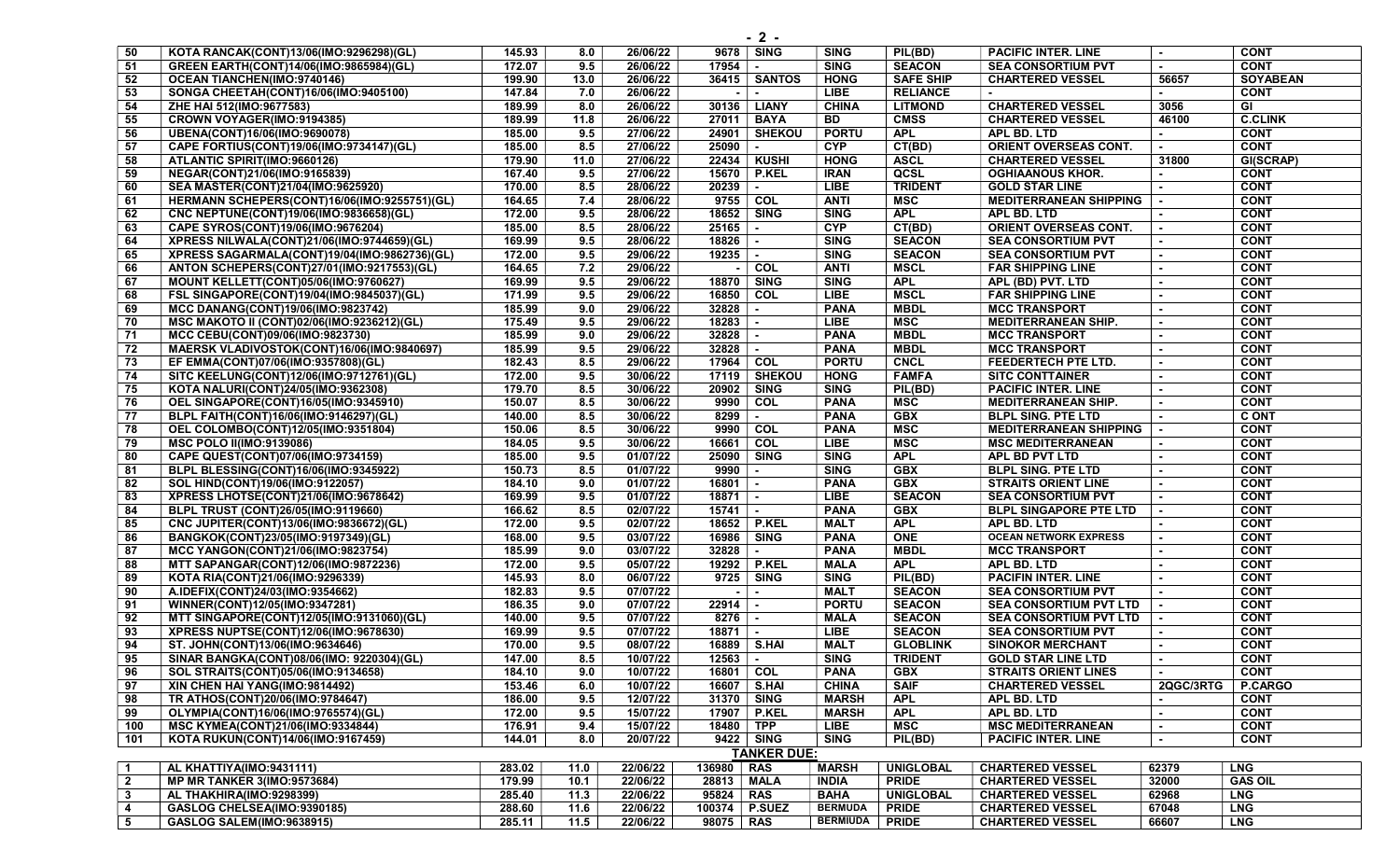|                                         |                                                                |                          |                 |                                  |             | $-3-$                      |                            |                 |                                  |                                     |              |                |                                |
|-----------------------------------------|----------------------------------------------------------------|--------------------------|-----------------|----------------------------------|-------------|----------------------------|----------------------------|-----------------|----------------------------------|-------------------------------------|--------------|----------------|--------------------------------|
| 6                                       | PKA(IMO:9169770)                                               | 143.00                   | 8.2             | 22/06/22                         | 10321       | <b>SOHAR</b>               |                            | <b>C.ISLAND</b> | <b>GOSL</b>                      | <b>CHARTERED VESSEL</b>             |              | 13060          | <b>BITUMEN</b>                 |
| $\vert$ 7                               | **BALTIC(IMO:9253258)                                          | 182.55                   | 7.6             | 22/06/22                         | 23217       | <b>MALA</b>                |                            | <b>MARSH</b>    | <b>AQUAT</b>                     | <b>CHARTERED VESSEL</b>             |              | 15147          | <b>HSFO</b>                    |
| 8                                       | MISS CLAUDIA(IMO:9293959)                                      | 175.96                   | 8.2             | 23/06/22                         | 25431       | <b>SING</b>                |                            | <b>MARSH</b>    | <b>PRIDE</b>                     | <b>CHARTERED VESSEL</b>             |              | 19975          | <b>HSFO</b>                    |
| l 9                                     | GOLDEN CURL(IMO:9348522)                                       | 144.00                   | 8.3             | 25/06/22                         | 11254       | <b>INDO</b>                | <b>PANA</b>                |                 | <b>MTCL</b>                      | <b>CHARTERED VESSEL</b>             |              | 12000          | <b>RBD</b>                     |
|                                         | AT KUTUBDIA/MATARBARI ANCHORAGE:                               |                          |                 |                                  |             |                            |                            |                 |                                  |                                     |              |                |                                |
| $\overline{1}$                          | SWIFT CRO(Attach by High Court: 23/02/11)                      | $\sim$                   | 184.60          | <b>BALLAST</b>                   |             | <b>VIZA</b>                | <b>PANA</b>                |                 | <b>BROTHERS</b>                  | R/A(11/09 AT 1800)                  | 6.5          | $\overline{a}$ |                                |
| $\overline{2}$                          | SVITZER CHITTAGONG(IMO:9843493)                                | $\sim$                   | 36.00           | <b>BALLAST</b>                   |             | <b>PHUKET</b>              | <b>PANA</b>                |                 | <b>SEAWAVE</b>                   | 16/06 AT 1200                       | 5.0          | $\sim$         |                                |
| $\mathbf{3}$<br>$\overline{\mathbf{A}}$ | TUG SVITZER RANGPUR(IMO:9820570)<br><b>TUG SUMMIT PSA-1</b>    | $\sim$                   | 32.00<br>29.95  | <b>BALLAST</b><br><b>BALLAST</b> |             | <b>SING</b><br><b>SING</b> | <b>SING</b><br>SING        |                 | <b>SEAWAVE</b><br><b>SEAWAVE</b> | 24/09 AT 1700<br>R/A(19/04 AT 1200) | 4.2<br>4.0   | $\sim$         |                                |
| 5                                       | TUG SUMMIT PSA 2(IMO:984352)                                   | $\sim$<br>$\sim$         | 29.95           | <b>BALLAST</b>                   |             | <b>SING</b>                | <b>SING</b>                |                 | <b>SEAWAVE</b>                   | R/A(19/04 AT 1200)                  | 4.0          | $\mathbf{r}$   |                                |
| 6                                       | <b>TUG SUMMIT PSA 3(IMO:9843534)</b>                           | $\sim$                   | 29.95           | <b>BALLAST</b>                   |             | <b>SING</b>                | <b>SING</b>                |                 | <b>SEAWAVE</b>                   | R/A(19/04 AT 1200)                  | 4.0          | $\sim$         |                                |
| $\overline{7}$                          | <b>TUG SUMMIT PSA 4(IMO:9847229)</b>                           | $\sim$                   | 29.95           | <b>BALLAST</b>                   |             | <b>SING</b>                | <b>SING</b>                |                 | <b>SEAWAVE</b>                   | R/A(19/04 AT 1200)                  | 4.0          | $\sim$         |                                |
| 8                                       | <b>TUG SUMMIT PSA 5(IMO:9854272)</b>                           | $\sim$                   | 29.95           | <b>BALLAST</b>                   |             | <b>SING</b>                | <b>PANA</b>                |                 | <b>SEAWAVE</b>                   | R/A(19/04 AT 1200)                  | 4.0          | $\sim$         |                                |
| 9                                       | <b>SUMMIT LNG(IMO:9322255)</b>                                 | $\sim$                   | 277.00          | <b>LNG</b>                       |             | <b>RAS</b>                 | <b>BELG</b>                |                 | <b>UNIGLOBAL</b>                 | 20/04 AT 0900                       | 11.7         | 59711          |                                |
| 10                                      | <b>EXCELLENCE</b>                                              | $\sim$                   | 277.00          | <b>LNG</b>                       |             | <b>RAS</b>                 | <b>BELGIUM</b>             |                 | <b>UNIGLOBAL</b>                 | 24/04 AT 1400                       | 12.5         | 60047          |                                |
| 11<br>12                                | ORANJE(IMO:9263904)<br>SVITZER FOXTROT(IMO:9592525)            | $\sim$                   | 185.00<br>45.00 | <b>BALLAST</b><br><b>BALLAST</b> |             | <b>MILA</b><br><b>KOL</b>  | <b>CYP</b><br><b>SING</b>  |                 | <b>PRANTIK</b><br><b>SEAWAVE</b> | 02/02 AT 1000<br>R/A(14/03 AT 1830) | 8.0<br>5.0   |                |                                |
| 13                                      | TUG TERAS HYDRA(IMO:9531296)                                   | $\sim$                   | 36.00           | <b>BALLAST</b>                   | 495         | <b>LUMU</b>                | <b>INDO</b>                |                 | <b>PRANTIK</b>                   | 04/05 AT 1500                       | 4.0          |                | <b>TOWING BARGE ASLCO 3005</b> |
| 14                                      | <b>BARGE ASLCO 3005(NO:401531)</b>                             | $\sim$                   | 87.86           | P.CARGO                          | 3527        | LUMU                       | <b>SING</b>                |                 | <b>PRANTIK</b>                   | 04/05 AT 1500                       | 4.2          | 7899           |                                |
| 15                                      | LPG WARRIOR(IMO:9317298)(R.2310)                               | $\sim$                   | 230.00          | <b>LPG</b>                       | 45965       | <b>FUJA</b>                | BD                         |                 | <b>INTERPORT</b>                 | 08/05 AT 1600                       | 10.8         | 66079          |                                |
| 16                                      | TUG ORION WB 2(IMO:9560314)                                    | $\sim$                   | 24.96           | <b>BALLAST</b>                   |             | <b>SING</b>                | <b>NIUE</b>                |                 | <b>PRANTIK</b>                   | (R/A 2006 AT 1000)                  | 3.4          | $\blacksquare$ |                                |
| 17                                      | <b>LPG MARIA(IMO:9228253)</b>                                  | $\sim$                   | 119.29          | <b>LPG</b>                       | 5764        | <b>MONG</b>                | <b>PANA</b>                |                 | <b>INTERPORT</b>                 | 06/06 AT 1342                       | 5.60         | 650            |                                |
| 18<br>19                                | SERENE THEODORA(IMO:9567946)(R.2733)                           | $\sim$                   | 190.01<br>37.00 | <b>C.CLINK</b><br><b>BALLAST</b> | 32884       | YANBU                      | <b>MALT</b><br><b>MALA</b> | <b>ASLL</b>     | <b>BENCON</b>                    | 14/06 AT 1030<br>15/06 AT 0900      | 12.65<br>4.1 | 54800          | <b>TOWING BARGE LINAU 83</b>   |
| 20                                      | TUG DANUM 105(IMO:9555553)<br><b>BARGE LINAU 89(NO:332913)</b> | $\sim$                   | 101.01          | <b>BALLAST</b>                   | 476<br>4334 | LUMU<br>LUMU               | <b>MALA</b>                | <b>ASLL</b>     |                                  | 15/06 AT 0900                       | 5.1          | P.CARGO        |                                |
|                                         | (B): VESSELS AT A/B/C ANCHORAGE:                               |                          |                 |                                  |             |                            |                            |                 |                                  |                                     |              |                |                                |
|                                         | (B/1) VESSELS READY:                                           |                          |                 |                                  |             |                            |                            |                 |                                  |                                     |              |                |                                |
| SL.                                     | <b>NAME OF VESSEL</b>                                          | <b>R/ON</b>              | <b>LENGTH</b>   | <b>CARGO</b>                     | <b>GRT</b>  |                            | <b>L.PORT</b>              | <b>FLAG</b>     | <b>LOCAL</b>                     | <b>ARRIVAL DATE</b>                 | <b>ANCHO</b> | <b>DRAFT</b>   | QUANTITY/                      |
| NO.                                     |                                                                |                          |                 |                                  |             |                            |                            |                 | <b>AGENT</b>                     | & TIME                              | -RAGE        |                | <b>REMARKS</b>                 |
| $\overline{\mathbf{1}}$                 | KOTA BISTARI(CONT)(IMO:9695107)                                | 17/06                    | 179.50          | <b>CONT</b>                      |             | 20886                      | <b>SING</b>                | <b>SING</b>     | PIL(BD)                          | 17/06 AT 2300                       | C            | 9.3            | 916                            |
| $\overline{\mathbf{2}}$                 | MSC TRADER II(CONT)(IMO:9230775)                               | 19/06                    | 184.10          | <b>CONT</b>                      |             | 16803                      | COL                        | <b>LIBE</b>     | <b>MSC</b>                       | 19/06 AT 0936                       | C            | 9.4            | 854                            |
| $\mathbf{3}$                            | MAERSK JAKARTA(CONT)(IMO:9865881)                              | 20/06                    | 186.00          | <b>CONT</b>                      |             | 32965                      | <b>TANJ</b>                | <b>PANA</b>     | <b>MBDL</b>                      | 20/06 AT 0515                       | C            | 9.5            | 1740                           |
| $\overline{4}$                          | MARINE TARABA(CONT)(IMO:9445019)                               | 20/06                    | 171.99          | <b>CONT</b>                      |             | 17294                      | P.KEL                      | <b>PANA</b>     | <b>COLUMBIA</b>                  | 20/06 AT 0648                       | C            | 9.4            | 949                            |
| 5                                       | MAERSK NESNA(CONT)(IMO:9894650)                                | 20/06                    | 171.93          | <b>CONT</b>                      |             | 25805                      | T.PHIL                     | <b>PANA</b>     | <b>MBDL</b>                      | 20/06 AT 1142                       | C            | 9.25           | 1056                           |
| 6                                       | SEOUL GLOW(CONT)(IMO:9357535)                                  | 21/06                    | 175.10          | <b>CONT</b>                      |             | 18123                      | <b>P.KEL</b>               | <b>LIBE</b>     | cr                               | 21/06 AT 0320                       | C            | 9.1            | 1137                           |
| $\overline{7}$                          | CAPE ARAXOS(CONT)(IMO:9696084)                                 | 21/06                    | 184.99          | <b>CONT</b>                      |             | 25165                      | <b>CHINA</b>               | CYP             | <b>APL</b>                       | 21/06 AT 0338                       | C            | 9.5            | 1652                           |
| 8                                       | XPRESS DHAULAGIRI(CONT)(IMO:9760639)(GL)                       | 21/06                    | 169.99          | <b>CONT</b>                      |             | 18826                      | <b>P.KEL</b>               | <b>SING</b>     | <b>SEACON</b>                    | 21/06 AT 0536                       | C            | 9.5            | 1298                           |
| 9                                       | CELSIUS NELSON(CONT)(IMO:9377690)                              | 21/06                    | 172.00          | <b>CONT</b>                      |             | 17518                      | COL                        | <b>MARS</b>     | <b>CNCL</b>                      | 21/06 AT 0742                       | C            | 8.3            | 883                            |
| 10                                      | SOL PROMISE(CONT)(IMO:9363156)(GL)                             | 21/06                    | 182.52          | <b>CONT</b>                      |             | 18102                      | $\overline{COL}$           | <b>PANA</b>     | <b>GBX</b>                       | 21/06 AT 0836                       | C            | 9.5            | 1073                           |
| 11                                      | NORD PANTHER(CONT)(IMO:9673654)(GL)                            | 22/06                    | 169.99          | <b>CONT</b>                      |             | 18826                      | P.KEL                      | <b>CYP</b>      | <b>PHOENIX</b>                   | 22/06 AT 0555                       | C            | 9.5            | 1285                           |
| 12                                      | <b>KEN UN(IMO:9727089)</b>                                     | 09/06                    | 179.99          | GI(SCRAP)                        |             | 22501                      | <b>SING</b>                | <b>PANA</b>     | <b>LITMOND</b>                   | 06/06 AT 1642                       | $\mathbf{A}$ | 8.5            | 32999                          |
|                                         | (B/2): VESSELS NOT READY:                                      |                          |                 |                                  |             |                            |                            |                 |                                  |                                     |              |                |                                |
| -1                                      | ASL MERCURY(IMO:9519303)(R.2697)                               | $\sim$                   | 190.00          | <b>GI(SODA ASH)</b>              |             | 32987                      | <b>P.KEL</b>               | LIBE            | <b>COSCOL</b>                    | 08/06 AT 1818                       | A            | 11.2           | 44403                          |
| $\overline{\mathbf{2}}$                 | AISHA SARWAR(IMO:9200433)(R.2790)                              |                          | 189.33          | <b>C.CLINK</b>                   |             | 22612                      | <b>BAYA</b>                | BD              | <b>SRSL</b>                      | 10/06 AT 0900                       | A            | 11.5           | 43600                          |
| $\boldsymbol{3}$                        | AP STON(IMO:9652131)(R.2732)                                   |                          |                 | 190.00   GI(SCRAP)               |             | 31598                      | <b>SING</b>                | <b>MARSH</b>    | <b>ABC</b>                       | 15/06 AT 1418                       | A            | 10.9           | 42142                          |
| $\overline{\mathbf{4}}$                 | JIN HAI ZHENG(IMO:9590993)(R.2866)                             | $\sim$                   | 190.00 GI       |                                  |             | 29255                      | <b>S.HAI</b>               | <b>CHINA</b>    | <b>ASAL</b>                      | 15/06 AT 1330                       | A            | 9.2            | 32825                          |
| 5                                       | **PETROLIMEX 10(IMO:9239642)(R.2939)                           |                          |                 | 176.00 GAS OIL                   |             | 25408                      | <b>DHAM</b>                | <b>VIET</b>     | <b>PRIDE</b>                     | 16/06 AT 1324                       | A            | 10.7           | 33326                          |
| 6                                       | DONG-A THEMIS(IMO:9496189)                                     | $\sim$                   |                 | 183.06 GAS OIL                   |             | 28160                      | <b>DHAM</b>                | <b>PANA</b>     | <b>PRIDE</b>                     | 17/06 AT 1354                       | в            | 10.62          | 33107                          |
|                                         | ZAHAB JAHAN(IMO:9217612)                                       |                          |                 | 189.83   SLAG                    |             | 26067                      | <b>DHAM</b>                | <b>BD</b>       | <b>SRSL</b>                      | 15/06 AT 1200                       | A            | 11.5           | 44500                          |
| 8                                       | <b>STAR ROYAL(IMO:9221126)</b>                                 |                          |                 | 189.90 C.CLINK                   |             | 29499                      | <b>SING</b>                | $\overline{BD}$ | <b>VANGUARD</b>                  | 16/06 AT 0230                       | A            | 11.0           | 458000                         |
| - 9                                     | BUNUN DYNASTY(IMO:9707821)                                     | $\sim$                   |                 | 179.97 GI(SCRAP)                 |             | 23281                      | <b>SING</b>                | <b>PANA</b>     | <b>LITMOND</b>                   | 18/06 AT 1730                       | A            | 9.95           | 32999                          |
| 10                                      | BERNORA(IMO:9352145)(R.2893)                                   |                          | 128.60 RPO      |                                  |             |                            | 8545   SING                | <b>BAHA</b>     | <b>BERING</b>                    | 18/06 AT 1542                       | C            | 8.7            | 11989                          |
| 11                                      | TORM THYRA(IMO:9250488)(R.2949)                                |                          |                 | 183.00 GAS OIL                   |             | 30128                      | MALA                       | <b>SING</b>     | <b>PRIDE</b>                     | 19/06 AT 0124                       | $\sim$       | 10.6           | 32820                          |
| 12                                      | JAHAN SISTER(IMO:9102332)                                      | $\sim$                   |                 | 189.99 C.CLINK                   |             | 26449                      | <b>INDO</b>                | BD              | <b>SRSL</b>                      | 17/06 AT 1830                       | A            | 11.5           | 46600                          |
| 13                                      | TORM ADVENTURE(IMO:9326914)                                    | $\sim$                   |                 | 182.90 GAS OIL                   |             | 26751                      | <b>SING</b>                | <b>D. MARK</b>  | <b>PRIDE</b>                     | 20/06 AT 1812                       | A            | 10.8           | 34497                          |
| 14                                      | PRO JADE(IMO:9257711)                                          | $\overline{\phantom{a}}$ |                 | 183.22 GAS OIL                   |             | 29188                      | <b>SING</b>                | <b>PANA</b>     | <b>PRIDE</b>                     | 21/06 AT 1642                       | A            | 10.8           | 35147                          |
| 15                                      | FATEMA JAHAN(IMO:9118422)                                      |                          |                 | 185.74   SLAG                    |             | 26063                      | <b>SING</b>                | BD              | <b>SRSL</b>                      | 19/06 AT 1100                       | A            | 11.5           | 44200                          |
| 16                                      | ** KIRANA QUARTYA(IMO: 9354545)                                |                          |                 | 160.00   HSFO                    |             | 13202                      | <b>TANJ</b>                | <b>SING</b>     | <b>PRIDE</b>                     | 22/06 AT 0824                       | C            | 6.8            | 15000                          |
|                                         | (B/3): VESSELS AWAITING EMPLOYEMENT/INSTRUCTION:               |                          |                 |                                  |             |                            |                            |                 |                                  |                                     |              |                |                                |
| $\sqrt{1}$                              | <b>CRYSTAL SAPPHIRE</b>                                        | $\sim$ 1                 | $189.00$ $-$    |                                  |             |                            | <b>SALALA</b>              | <b>BD</b>       | CNL                              | 22/12 AT 0212                       | A            | 6.0            | A/.FOR OWNER INSTRUCTION       |